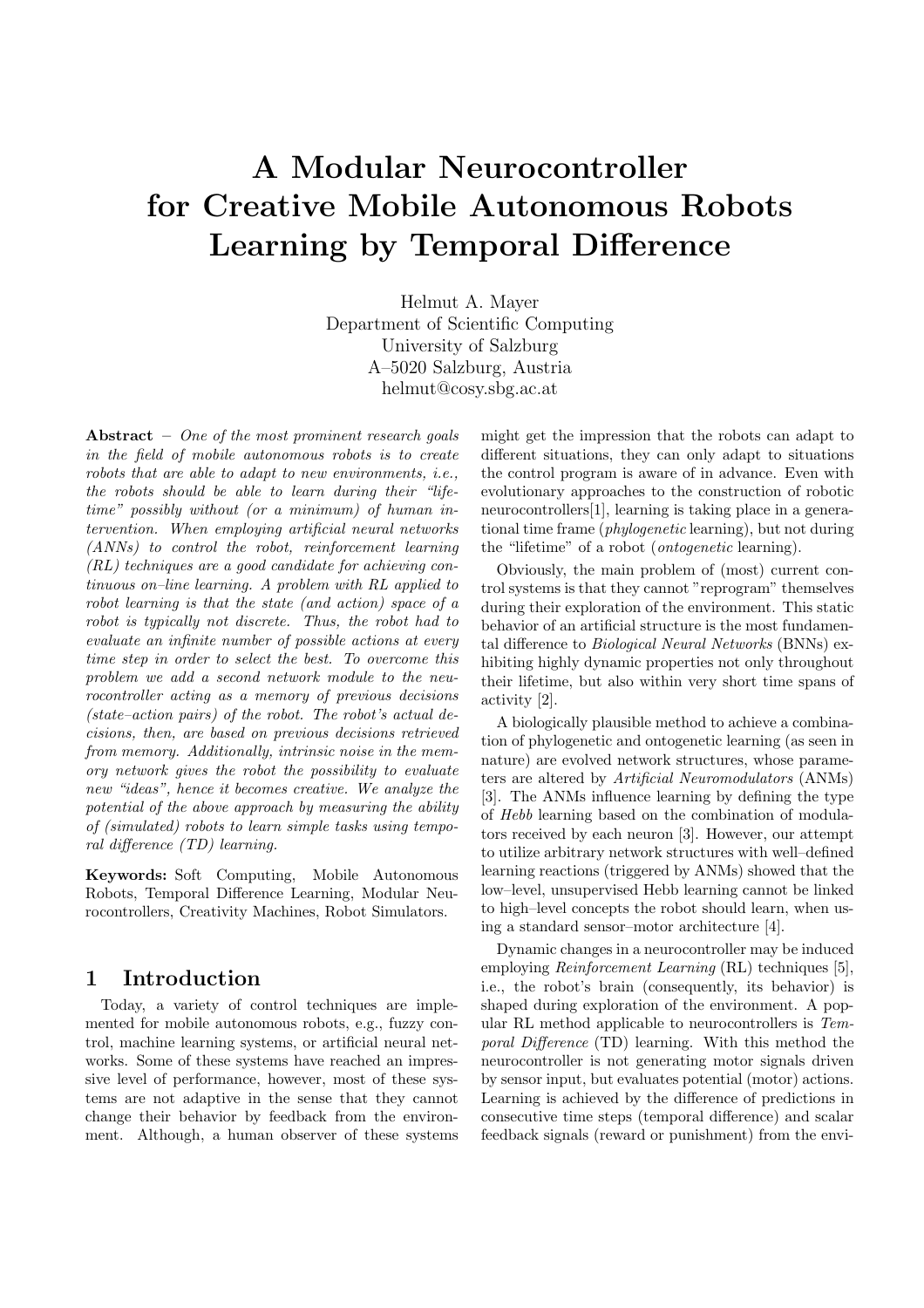ronment or a teacher.

The main problem associated with RL of robotic neurocontrollers is that the space of potential robot actions (and states) is infinite. In Q–Learning, where the values for all states (and actions) are explicitely stored and changed by reinforcement, the latter problem commands approximation of the value function [6]. With TD learning the values are represented implicitely by the function represented by the TD network being able to approximate (generalize). When evaluating potential actions, the robot has to restrict itself to a subset of potential actions. In a simple, but efficient approach a specific action subset is pre–defined by the human operator.

Even with a very large action subset another general problem of most robotic RL systems is the missing state–action memory, which arguably is the most important source of human behavior. If the robot remembered previous situations (states) and its corresponding behavior (actions) that has been proven successful, it could exploit this knowledge in current, similar situations. We realize such a memory by a second ANN in the neurocontroller, which additionally creates novel actions based on internal noise slightly altering the connection weights [7].

This idea is greatly inspired by Creativity Machines, more precisely, by the *Imagination Engine* (IE) presenting its output to a critic called Alert Associative Center (AAC), which has been trained to recognize, if the "idea" generated by the IE is consistent with general concepts of a problem domain. The IE generates its ideas by random alterations of a subset of the weights of a network trained with examples of the problem domain [8].

## 2 The Modular Neurocontroller

The structure and the functionality of the modular neurocontroller is schematically displayed in Figure 1.

Let us first describe the mechanisms associated with the evaluation module (TD network) learning by temporal difference. The TD network implements the on– policy method SARSA [5], where network input is not only the state of the robot, but a state–action pair. The state the robot is in is given by the current sensor signals (the five left inputs in Figure 1), while potential actions (two motor signals) are suggested by an action generation method. A basic approach to action generation is a pre–defined set of fixed actions [9]. In a single time step all available actions are sequentially presented to the evaluation network without changing the sensor input values (state). Each state–action pair is mapped to a value represented by the single output neuron. The selection of a specific action is performed according to the  $\epsilon$ –greedy method [5], where the action with the highest value is selected, but with a small probability  $\epsilon$  a random action is chosen instead. The network is trained with the  $TD(0)$ –algorithm [5] given by



Figure 1: The modular neurocontroller with the evaluation module (TD network) and the creative memory.

$$
\vec{w}_{t+1} = \vec{w}_t + \eta [r_{t+1} + \gamma V_{t+1} - V_t] \nabla_{\vec{w}_t} V_t, \qquad (1)
$$

where  $\vec{w}$  are the weights of the network, V is the value of the selected action, r is the reward,  $\eta$  is the learn rate, and  $\gamma$  is the discount factor. By multiplying the gradient of the value with the TD error (the term in square brackets), the value for the action selected at time step  $t$  is increased or decreased depending on the value of the best action at  $t + 1$ . Thus, actions leading to higher values in subsequent time steps are reinforced, i.e., are trained to trigger a higher value themselves.

The creative memory (a feed-forward ANN) is a standard sensor–motor network employed to generate a set of potential actions, hence, implementing a more sophisticated action generation method. The current sensor signals are the input to the memory net generating a potential action (two motor signals) at the output. This procedure would always suggest a single action in any specific time step. By applying noise to a subset of the network weights different actions can be generated (keeping the sensor input fixed). However, these "ideas" are not purely random, but are slight deviations from the "main idea", which has been formed by training the memory network with previously selected state–action pairs. In each time step  $t + 1$  the memory is trained with the state (sensors) and selected action of the previous time step t utilizing standard back–propagation. As a consequence, the creative memory suggests actions based on past experience, hence the action space is sam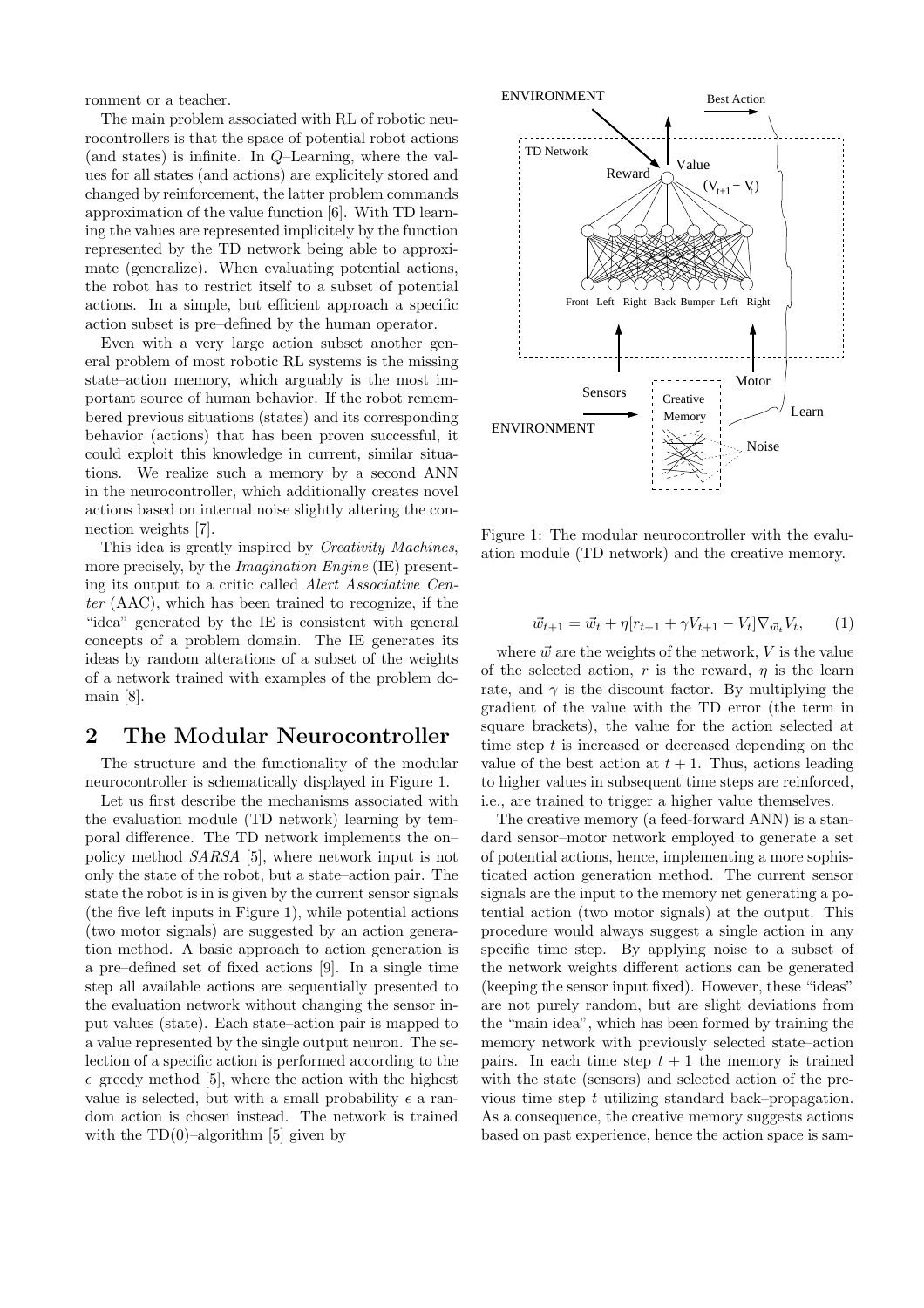pled in a promising region. The number of proposed actions is only limited by time considerations, as each perturbation of the memory creates a new (potential) action.

It should be explicitely mentioned that the reward signal is directly derived from the environment, i.e., reward is identical to specific sensor signals in the following experiments. This should more closely model biological systems, where often there is no explicit teacher giving reward, but is mediated by cognitive and emotional processes. E.g., when humans touch a hot piece of metal, they do not need a teacher to realize the painful sensations.

## 3 Experimental Setup

We perform experiments with two simple tasks executed in a Java simulator (cycle time  $t_c = 0.1s$ ), namely, Wall Avoidance, where the robot should learn to stay away from the walls of a rectangular arena, and Spot Finding, where the robot is taught to move towards a circular spot in the arena, which can be smelled by the robot. The learning behavior is evaluated by a Learn Ability assessing the robot's behavior before and after a training session.

The cylindrical robot shown in Figure 2 is equipped with four distance sensors (front, back, left, right) and a contact sensor for the wall avoidance experiment, and a single nose sensor for spot finding (in Figure 2 all sensors are shown at once).

The distance sensor simulates a nonlinear, noise–free, real device measuring the reflection of a physical signal emitted exactly in direction of the line from robot center to the sensor positioned at the perimeter of the robot. The sensor signal  $s_d$  fed into the modular neurocontroller is given by

$$
s_d = \frac{1}{(1+d)^{10}},\tag{2}
$$

where  $d$  is the distance from the sensor position to the nearest object (wall).

The simulated contact sensor generates a signal  $s_c =$  $-1$ , if the robot collides with an object, otherwise  $s_c =$ 0. The negative value is commanded by the fact that the sensor signal is identical to the reward, which in case of wall avoidance must be negative (punishment) in order to teach the robot to stay away from the walls of the arena.

The nose sensor detects odor within a certain angular range given by the Frustum Angle  $\alpha$ . The nose center is exactly in the forward direction of the robot, and the sensor signal  $s_n$  is scaled by the distance d and the angle  $\beta$  (between front direction and spot direction) to the center of the odorous spot according to

$$
s_n' = o\ \frac{d}{r}(1 - \frac{2\beta}{\alpha}) \quad d \ge r, \beta \le \frac{\alpha}{2} \quad s_n = \frac{s_n'}{1 + s_n'} \quad (3)
$$

with  $s_n'$  being the raw sensor signal,  $o$  the "amount of odor" (in  $mol$ ), and  $r$  the radius of the odorous spot. If the nose is inside the spot  $(d < r)$ , the robot smells the "full load"  $(s_n' = o)$ . If the spot is outside the sensitivity range  $(\beta > \frac{\alpha}{2})$ , it does not smell anything  $(s'_n = s_n = 0)$ .

Both networks in the modular neurocontroller are standard One–Hidden Layer networks (seven hidden neurons in the evaluation net, five in the memory net) composed of neurons with logistic activation function. Each sensor is associated with an input neuron of the evaluation network. Additionally, the potential actions (left and right motor signal) are fed into the latter network and evaluated by means of the activation of the single output neuron with an identity activation function. The reward is either identical to the contact sensor signal, or to the nose sensor signal for wall avoidance and spot finding, respectively. The learn rate  $\eta = 0.01$ , the discount factor  $\gamma = 0.9$ , and the parameter for the  $\epsilon$ –greedy policy  $\epsilon = 0.01$ .

The creative memory receives the sensor signals as input (characterizing the robot's current state), and suggests corresponding motor actions (left and right motor) at the output. The motor values in the range of [0.0, 1.0] generated by the network are linearly transformed to the range  $[-0.5, 0.5]$  so as to cover both motor directions (negative values are backward). The creative memory's internal noise is imposed by randomly adding or subtracting a constant value  $\sigma$  to a fixed number of random weights of the memory net. As suggested in [7] a characteristic operational value of the internal noise level is given by the quantity  $\frac{n\sigma}{N} = 0.19$  (*n* is the number of noisy connections, N the total number of connections). We applied a  $\sigma$  of 0.76 in all experiments resulting in noise in a quarter of all connections. Each time step the memory is trained with the state–action pair selected by the evaluation network in the previous time step. The back–propagation learn rate is given by the TD error of the current time step. Note that the TD error might be negative resulting in unlearning of a specific state–action pair. Also, a potential reward influences the magnitude of the learn rate, i.e., "good" actions are learnt more thoroughly.

In order to assess the potential of the creative memory, we compare it to two other basic action generating methods: a set of fixed, pre–defined actions, and a set of random actions. In the fixed action set we included the motor values -0.5, -0.25, 0.0, 0.25, and 0.5 for each motor resulting in 25 different actions (e.g., straight ahead with maximal speed is  $[0.5, 0.5]$ . Note that these actions cover all basic motions of the robot including standing still. The set of random actions simply contains 25 actions generated randomly anew in each simulation cycle. The same number of 25 potential actions is generated by the creative memory with the current state (sensor signals) of the robot as fixed input and successive perturbations of the network yielding action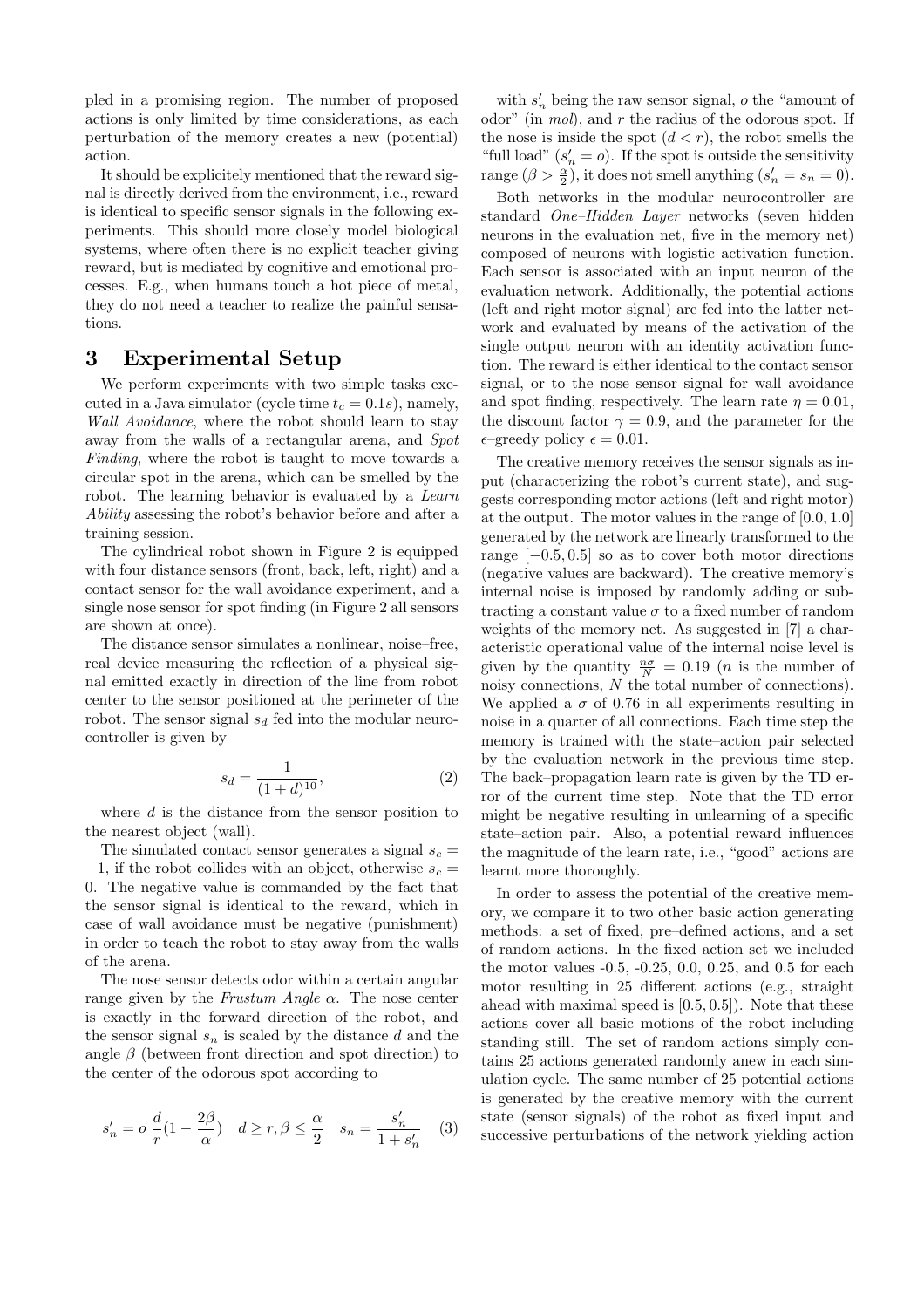"ideas" based on past experience.



Figure 2: The cylindrical robot.

#### 3.1 The Wall Avoidance Experiment

In this experiment the robot is placed in a rectangular arena  $(1.05 \times 0.70 \text{ m})$  and should learn to avoid wall contact. We performed experiments with 500 simulated robots initialized with different random weights and biases from the interval  $[-1.0, 1.0]$ . The learning behavior is evaluated by the Learn Ability L calculated in the following way:

- 1. Every robot is placed into the upper left corner (in a distance of ten cm to the walls facing the corner) and then moves freely (without learning) for ten minutes. Then, the same procedure is repeated in the upper right corner. In these 20 minutes we measure the time  $t_{pre}$  it is in contact with the wall.
- 2. For the next two hours the robot with learning activated is placed at random positions (every five minutes) in the arena.
- 3. After learning the procedure described in 1 is repeated measuring the wall contact time  $t_{post}$ .

The learn ability  $L_{WA}$  is defined as

$$
L_{WA} = \frac{t_{pre} - t_{post}}{t_{pre} + t_{post}}.\tag{4}
$$

We compare the three different action generation methods using the mean learn ability  $\overline{L}$  of the robots. Note that a number of robots never touch the wall, which we labelled *Genius*, as they perfectly master the task right from the time of "birth". Genius robots are not considered for calculation of the mean learn ability. The learn ability  $L$  is 1.0, if the robot has learned the task perfectly, e.g., never touches the wall after training. An  $L > 0.0$  indicates an improvement after learning, while an  $L < 0.0$  is the sign of a negative effect of training, i.e., the robot exhibits a worse behavior.

#### 3.2 The Spot Finding Experiment

Again, the robot is placed into the rectangular arena, but this time it should learn to move towards a circular spot in the arena, which can be smelled by the robot. The only sensor is the nose sensor detecting odors with a frustum angle  $\alpha$  of 90 degrees. The (virtual) odorous spot is a circle with  $r = 6$  cm and  $o = 10$  mol.

The evaluation of the robots is performed as follows:

- 1. Each robot is placed in the upper left corner (ten cm to the walls facing the corner), while the spot is placed in the upper right corner (ten cm to the walls). During the next hour (without learning) we measure the time  $t_{pre}$  the robot is inside the spot.
- 2. In the next four hours learning is activated and every hour the spot is placed at a new random position.
- 3. Finally, learning is turned off, again, and the procedure described in 1 is repeated measuring the time inside the spot  $t_{post}$ .

As the measured times are now indicating wanted behavior, the learn ability  $L_{SF} = -L_{WA}$  (Equation 4). Robots never moving inside the spot are labelled Ignorants and are not considered for calculation of the mean learn ability.

### 4 Results

The results of the wall avoidance (WA) experiments including the learn ability's mean  $\overline{L}$  and standard deviation  $L_{\sigma}$  are shown in Table 1. Note that only the Creative method employs a second ANN in the neurocontroller, while the other methods only rely on the single evaluation network and deterministic (Fixed) or Random action generation.

Table 1: Learn abilities  $L$  of 500 wall avoiding robots using different action generation methods.

| WA                 | Fixed  | Random | Creative |  |  |
|--------------------|--------|--------|----------|--|--|
| $L=1$              | 260    | 196    | 282      |  |  |
| L>0                | 12     | 215    | 65       |  |  |
| $L=0$              | 13     | 1      |          |  |  |
| L < 0              | 19     | 51     | 80       |  |  |
| (Genius)           | 196    | 37     | 73       |  |  |
|                    | 0.8232 | 0.7150 | 0.6109   |  |  |
| $L_{\sigma}$       | 0.4959 | 0.5137 | 0.7068   |  |  |
| $\iota_{post, \%}$ | 0.0584 | 0.0160 | 0.0402   |  |  |

In this experiment the best learn ability is achieved by the Fixed method, however, there might be a simple explanation to this outcome. With all three compared methods a great majority of robots developed a spinning behavior, often with a slow movement towards the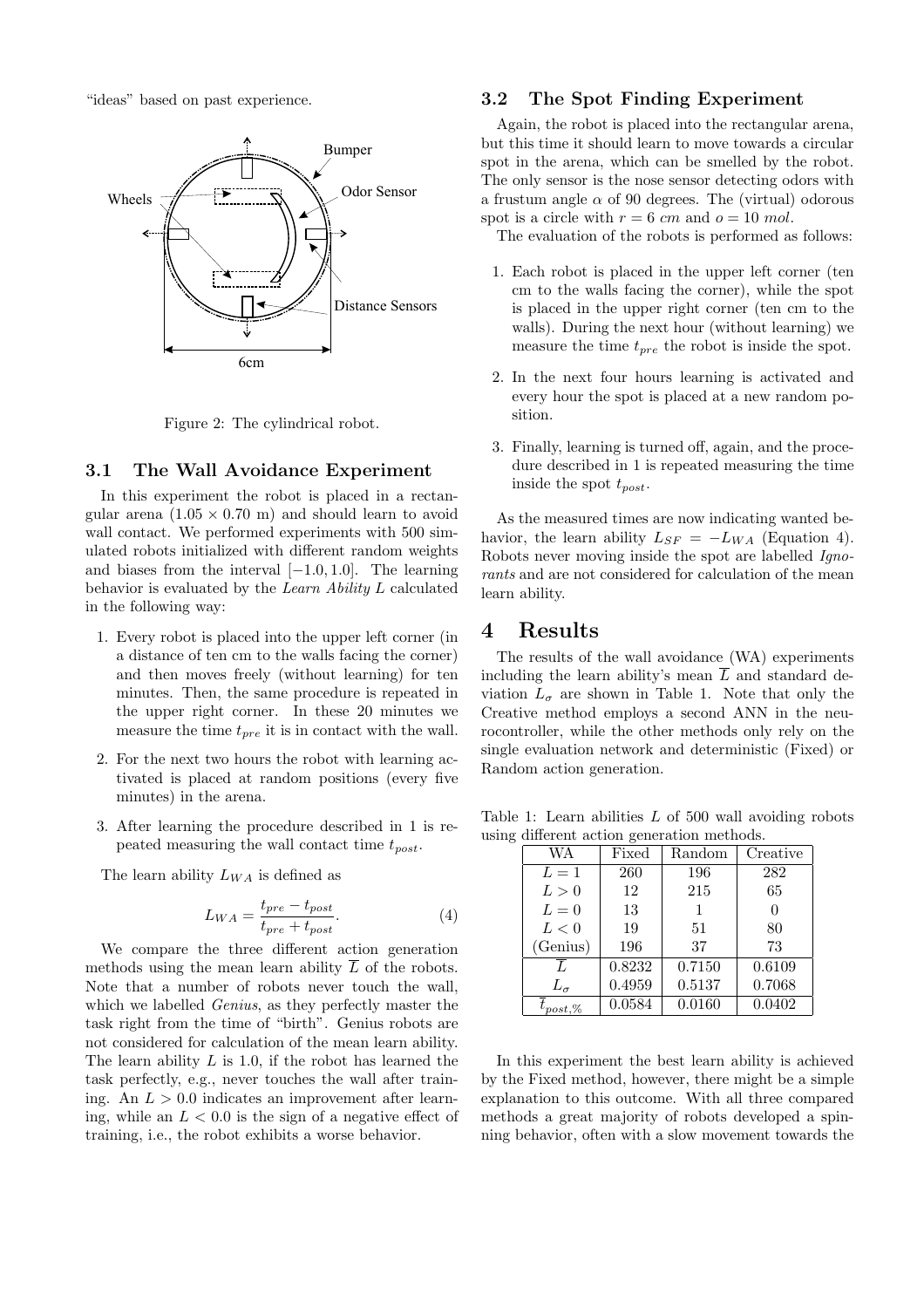center area of the arena. Only the Fixed method guarantees the availability of pure spinning (without lateral movement), as this action is contained five times in the action set (with different angular velocities including zero). The other methods are based on random effects, which may allow pure spinning in a single time step, but not in a long sequence of steps. This general observation is also backed up by the large number of genius robots with Fixed, as a "spinner by nature" never  $1$  receives a negative reward (being induced by wall contact).

On a similar note, the Random method yields few genius robots, as, though, the evaluation network might assign spinning the highest value, it will often not be present in the random action set. This also explains the large number of robots in the category  $L > 0$  with Random. Many of these robots might have developed a perfect evaluation network, but occasionally in situations close to the wall, the correct "escape" move, e.g., turning, is not present in the action set, which forces the robot to select the best of the available actions, e.g., moving straight ahead.

It can also be seen that Creative is of less probabilistic nature than Random, as the number of genius robots and those in  $L = 1$  is higher. The latter is even higher than with the Fixed method indicating that the creative memory is gradually acquiring spinning (or turning) behavior not present at the robot's "birth". The main problem with Creative is the rather large number of robots in  $L < 0$ . This might be attributed to Catastrophic Interference [10] in the memory, as many of these robots did not have any wall contact during pre– training. Forgetting of previous knowledge may also occur in the evaluation network, but with a second ANN (memory) in the neurocontroller this effect may be more pronounced.

The mean wall contact time percentage after training  $\overline{t}_{post, \%}$  evaluated on all 500 robots sees Random in front of Creative, which can be explained by the non– deterministic nature of these methods. Even robots with a tendency to run into the walls frequently retreat from the wall due to random effects, which is not the case for Fixed.

The results of the spot finding (SF) experiment are presented in Table 2.

Generally, the mean learn abilities are much lower than in the wall avoidance experiment, which may mainly be attributed to the task being more complex. Also, the duration of the training session for a single robot (6 hours real time) might be too short, however, in special circumstances the training time may be even exceedingly long as outlined in the following.

The most striking result in Table 2 is the huge number of ignorant robots (those are never inside the spot during pre– and post–training, and are not considered for the mean learn ability). Again, this seems to be a consequence of the pure spinning behavior of many robots operating under the Fixed action generation method. Possible initial spinning (without lateral movement) is frequently rewarded, when the robot smells the spot while spinning, which reinforces spinning even more. Moreover, with all methods it could be observed that robots finding the spot initially follow the contours of the spot, but gradually change their behavior to pure spinning inside the spot, where this behavior is rewarded constantly for long periods of time. When robot and spot are separated into the two (distant) upper corners in post–training, many robots keep spinning, which is most pronounced with Fixed, as non–spinning actions are more distant (from spinning actions) in the fixed action space.

With Random a large number of ignorant robots move into the  $L < 0$  category, which is mainly based on the fact that the random action sets let the robot explore the whole arena easier, accidentally moving inside the spot (even one time step is enough to no longer be counted as ignorant). Once trained to find the spot, spinning is also dominant for Random robots, and in post–training, though, the robots show lateral movement it is often not consistent towards the spot. Again, the problem is the mere random action set, which often may not contain the actions, which would be considered to be best by the evaluation network.

The creative memory method is comparable to the Fixed method in this experiment and allows much more robots into  $L = 1$  than the other methods. As with wall avoidance this nice result comes at the cost of a large number of robots in  $L < 0$ . Still, this number is smaller than with Random confirming again, that Creative has a more deterministic flavor. Surprisingly, in pre–training quite a few robots move consistently towards the spot and stay in there (without learning). Most of these robots are later easily trained to find the spot, however due to the acquired spinning behavior their "flexibility" is greatly decreased, and in post–training many Creative robots move consistently, but very slowly towards the spot. Hence, it may take 20-30 minutes until

Table 2: Learn abilities  $L$  of 500 spot finding robots using different action generation methods.

| SF            | Fixed          | Random    | Creative |
|---------------|----------------|-----------|----------|
| $L=1$         | 22             | 20        | 109      |
| L>0           | $\overline{2}$ | 16        | 63       |
| $L=0$         | 1              |           |          |
| L < 0         | 20             | 323       | 170      |
| (Ignorant)    | 455            | 141       | 157      |
| L             | 0.0800         | $-0.8064$ | 0.0045   |
| $L_{\sigma}$  | 0.9681         | 0.5631    | 0.8829   |
| $t_{post,\%}$ | 0.0440         | 0.0296    | 0.2581   |

<sup>&</sup>lt;sup>1</sup> Actually, the  $\epsilon$ –greedy policy of action selection during training also introduces a small random component.